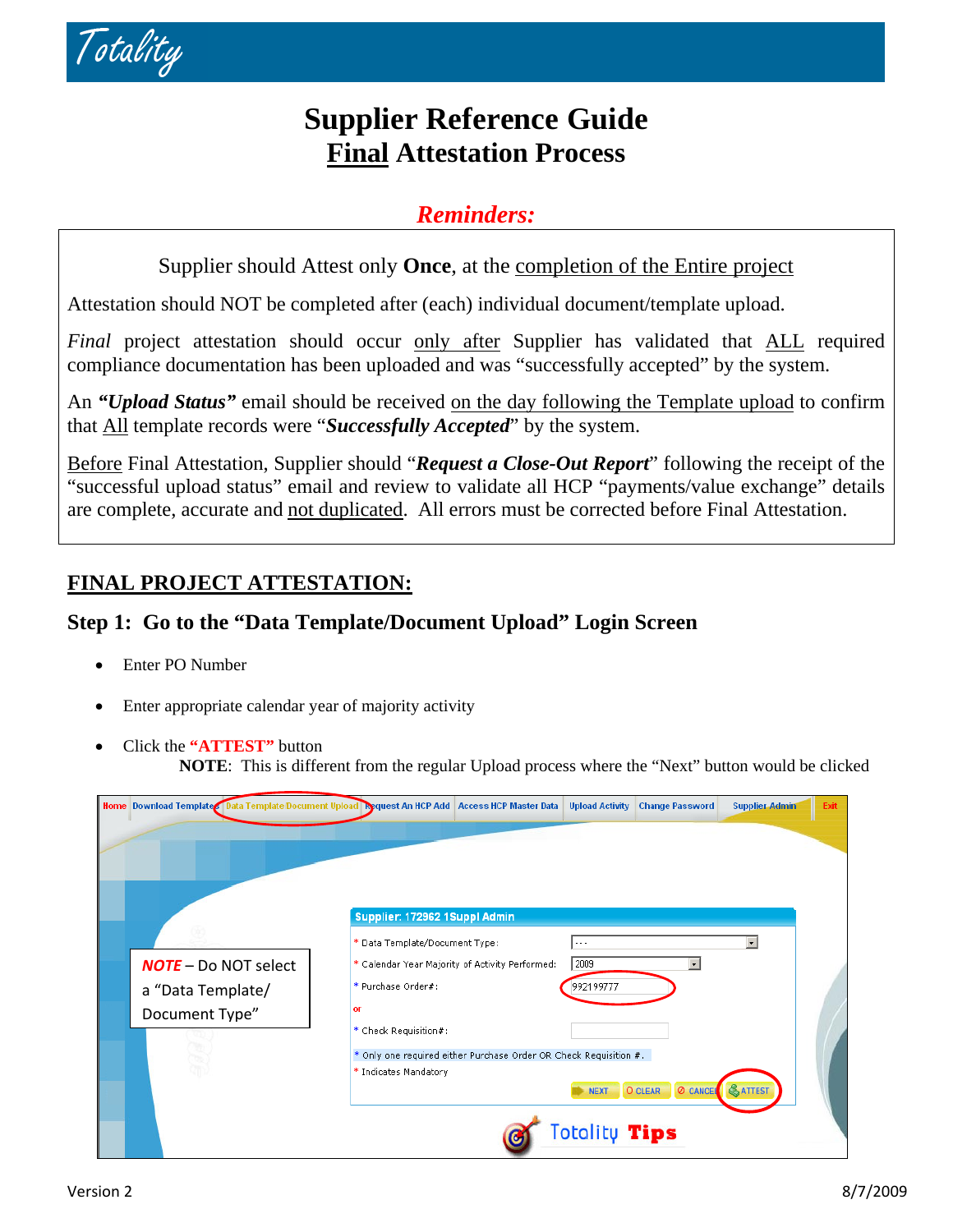

#### **Step 2: Final Review/Verification of All Supplier Upload Activity**

- If completing the Final Attest process, after clicking the "Attest" button on the "Upload Login" screen, the User will be directed to a Second Screen that will list All Supplier upload activity for the associated PO # (i.e., data templates, related template error files, if applicable, and supporting documents).
- Review the uploaded Documents to verify that all required documents have been attached (refer to the *"Compliance Documentation Matrix*" for documentation requirements)
- Validate that all uploaded Data Template files have no remaining error files that still need correction

|                     | <b>Document File Name</b>                                                     | Error File Name |                                                                                                       |  | Attested |  |
|---------------------|-------------------------------------------------------------------------------|-----------------|-------------------------------------------------------------------------------------------------------|--|----------|--|
|                     | 19621_02TL08107Neopathways_New_Dir_in_Pair 3-<br>6Final_121908114251_data.ppt |                 |                                                                                                       |  | No       |  |
|                     | 19621 EPLS Checks<br>OMP0163_121908114253_data.pdf                            |                 |                                                                                                       |  | No.      |  |
|                     | 19621_FDA Checks<br>OMP0163_121908114255_data.pdf                             |                 |                                                                                                       |  | No.      |  |
|                     | 19621 License Verification<br>OMP0163 121908114256 data.pdf                   |                 |                                                                                                       |  | No.      |  |
|                     | 19621 OIG Checks<br>OMP0163 121908114308 data.pdf                             |                 |                                                                                                       |  | No       |  |
|                     | 19621 OMP0163 Advisor Invite 1-<br>3 121908114309 data.doc                    |                 | Page 2 - Displays all data                                                                            |  | No.      |  |
|                     | 19621 OMP0163NeoPathways<br>Evaltally_121908114309_data.doc                   |                 | templates and/or                                                                                      |  | No.      |  |
|                     | 19621_SignInSheet<br>OMP0163_121908114309_data.pdf                            |                 | documents that have been                                                                              |  | No.      |  |
|                     | 19621 Signed Agreements<br>OMP0163 121908114309 data.pdf                      |                 | uploaded and indicates if                                                                             |  | No.      |  |
|                     | 19621_Speaker Training<br>Agenda.FINAL 121908114318 data.doc                  |                 | they have been attested                                                                               |  | No.      |  |
|                     | 19621 UPDATED.OMP00163 Attendee List1-<br>3_121908114318_data.doc             |                 |                                                                                                       |  | No       |  |
| 1909113813_data.csv | 19621_Advisor<br>Expenses.Honorarium_011909113813_data.pdf                    |                 | ERR_4_1729621_992199777_OMP0163_Data_template_Consulting_HCP_Individual_1_8_011909113813_data osv Yes |  |          |  |
|                     | 19621_Fudin Govt<br>Permission 011909113825 data.pdf                          |                 |                                                                                                       |  | Yes      |  |
|                     |                                                                               |                 |                                                                                                       |  |          |  |

#### **Step 3: Complete Final Attestation for the Entire Project**

- At the bottom of the screen, check the Box *"I attest that all ……project"*. *NOTE:* This box should be checked ONLY ONE TIME - during the Final Attest process, after verifying all documentation uploaded successfully.
- Click the "Attest" button
- User will be returned to the "Data Template/Document Upload" Login screen

|  |  |                                                                                                                                                                                                                                                                                                            |                                                                                               |  | <b>1702 F.T.DA CHECK:</b><br>OMP0163 121908114255 data.pdf        |                |  |  |  |
|--|--|------------------------------------------------------------------------------------------------------------------------------------------------------------------------------------------------------------------------------------------------------------------------------------------------------------|-----------------------------------------------------------------------------------------------|--|-------------------------------------------------------------------|----------------|--|--|--|
|  |  |                                                                                                                                                                                                                                                                                                            |                                                                                               |  | 19621 License Verification<br>OMP0163 121908114256 data.pdf       |                |  |  |  |
|  |  |                                                                                                                                                                                                                                                                                                            |                                                                                               |  | 19621 OIG Checks<br>OMP0163 121908114308 data.pdf                 |                |  |  |  |
|  |  |                                                                                                                                                                                                                                                                                                            | All the data templates and/or<br>documents can be "attested" at one                           |  | 19621_OMP0163 Advisor Invite 1-<br>3 121908114309 data.doc        |                |  |  |  |
|  |  |                                                                                                                                                                                                                                                                                                            |                                                                                               |  | 19621 OMP0163NeoPathways<br>Evaltally 121908114309 data.doc       |                |  |  |  |
|  |  |                                                                                                                                                                                                                                                                                                            |                                                                                               |  | 19621 SignInSheet<br>OMP0163_121908114309_data.pdf                |                |  |  |  |
|  |  |                                                                                                                                                                                                                                                                                                            | time outside of the upload process                                                            |  | 19621_Signed Agreements<br>OMP0163_121908114309_data.pdf          |                |  |  |  |
|  |  |                                                                                                                                                                                                                                                                                                            |                                                                                               |  | 19621 Speaker Training<br>Agenda,FINAL 121908114318 data.doc      |                |  |  |  |
|  |  |                                                                                                                                                                                                                                                                                                            |                                                                                               |  | 19621 UPDATED.OMP00163 Attendee List1-<br>3 121908114318 data.doc |                |  |  |  |
|  |  |                                                                                                                                                                                                                                                                                                            | 4 1729621 992199777 OMP0163 Data template Consulting HCP Individual 1 8 011909113813 data.csv |  | 19621 Advisor<br>Expenses.Honorarium_011909113813_data.pdf        | <b>ERR 4 1</b> |  |  |  |
|  |  |                                                                                                                                                                                                                                                                                                            |                                                                                               |  | 19621 Fudin Govt<br>Permission 011909113825 data.pdf              |                |  |  |  |
|  |  |                                                                                                                                                                                                                                                                                                            |                                                                                               |  | 19621 Hotel Bill OMP0163 011909113825 data.pdf                    |                |  |  |  |
|  |  | ** ONLY attest when ALL data and documents for the project are complete.**<br>The Project Manager will review and transaction will be closed from further uploads. If you can not upload due to attesting already done,<br>contact project manager to discuss missing decuments and reppening transaction. |                                                                                               |  |                                                                   |                |  |  |  |
|  |  |                                                                                                                                                                                                                                                                                                            | I attest that all compliance related requirements have been completed for this project.       |  | <b>BACK</b><br><b>ATTEST</b>                                      |                |  |  |  |